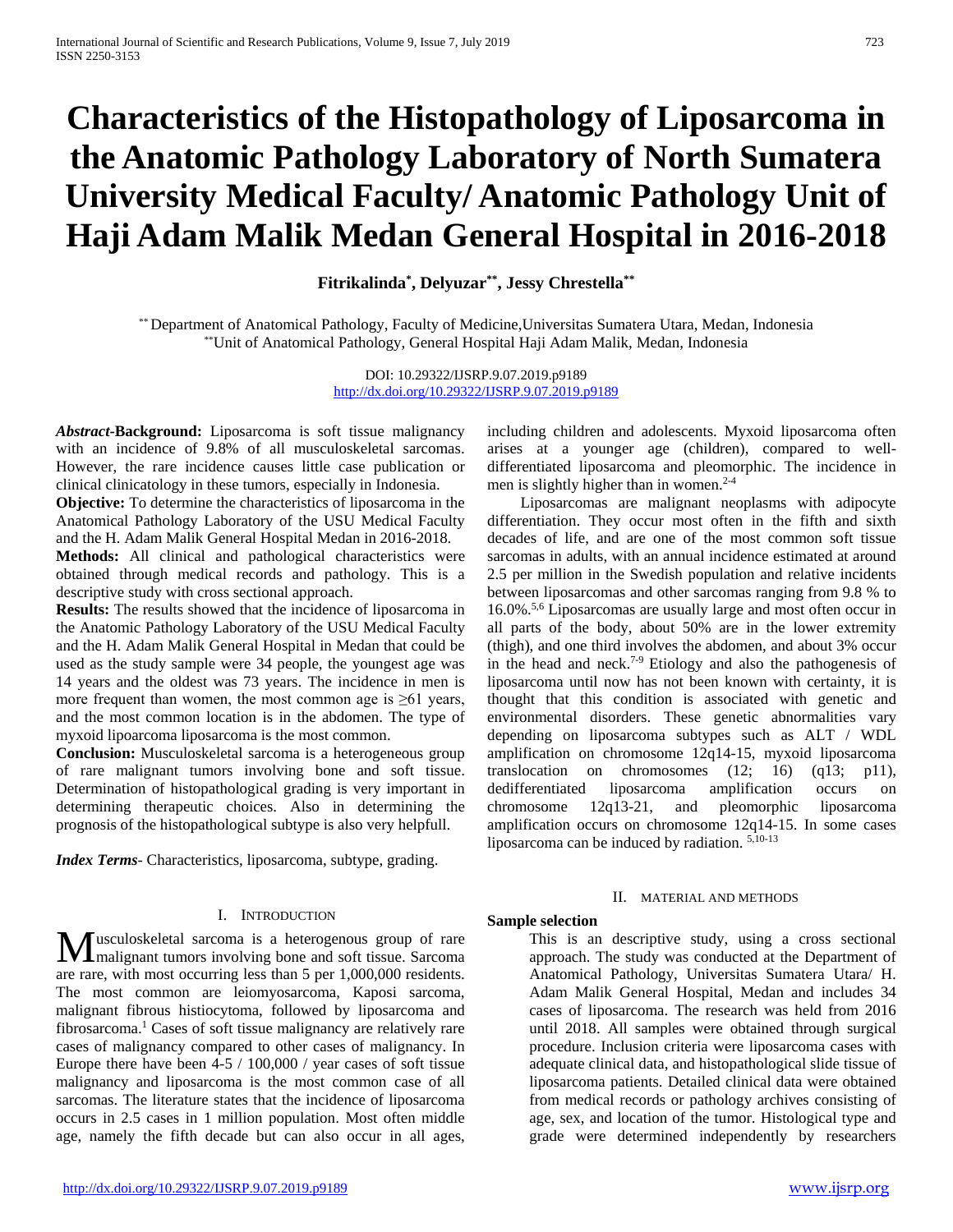through hematoxyllin and eosin stained slides examination.

III. RESULT

#### **Patients' characteristics**

The mean age for liposarcoma patients was  $48,5$  ( $\pm 16,6$ ) years. The most common in  $> 61$  years age group. Twenty-one patients ( 61,8%) were males, only 13 patients ( 38,2%) were females. All the tumors were located in abdomen was the predominance. The histological subtypes of liposarcoma varied and myxoid liposarcoma was the majority of this case. Clinical basic characteristic of liposarcoma patients were summarized in table 1. Representative H&E sections are shown in figure 1.

**Table 1. Characteristic of liposarcoma patients**

| Characteristics              | Number of       | Percentage |
|------------------------------|-----------------|------------|
|                              | cases           | $(\%)$     |
| Age, mean $\pm$ SD, years    | $48,5 \pm 16,6$ |            |
| $11-20$ years                | 2               | 5,9        |
| 21-30years                   | 4               | 11,8       |
| 31-40 years                  | 6               | 17,6       |
| $41-50$ years                | 6               | 17,6       |
| 51-60years                   | 5               | 14,7       |
| $>61$ years                  | 11              | 32,4       |
| Sex                          |                 |            |
| Male                         | 21              | 61,8       |
| Female                       | 13              | 38,2       |
| Location                     |                 |            |
| Extremitas                   | 12              | 35,3       |
| Retroperitoneum              | 9               | 26,5       |
| Abdomen                      | 13              | 38,2       |
| Subtype                      |                 |            |
| Atypicallipomatous           | 10              | 29,4       |
| tumor/welldifferentiated     |                 |            |
| Myxoid liposarcoma           | 18              | 52,9       |
| Dedifferentiated liposarcoma | 1               | 2,9        |
| Pleomorphic liposarcoma      | 5               | 14,7       |
| Histological grade           |                 |            |
| Grade 1                      | 10              | 29,4       |
| Grade 2                      | 17              | 50,0       |
| Grade 3                      | 7               | 20,6       |



**Figure 1.** Histological type. A, Atypical lipomatous tumor/welldifferentiated liposarcoma B, Myxoid liposarcoma. C, Dedifferentiated liposarcoma. D, Pleomorphic liposarcoma.

### IV. DISCUSSION

 In the research conducted from 2016-2018 at the Anatomical Pathology Laboratory of the USU Medical Faculty and the H. Adam Malik Central General Hospital in Medan, 34 patients were diagnosed histopathologically as liposarcomas. In this study it was found that the number of liposarcoma patients was found at  $\geq 61$  years of age, namely 11 patients (32.4%), and the least found at the age of 11-20 years as many as 2 people (5.9%), Afiati *et al* (2013) which divided cases with a median age below  $\leq 58.5$  years and  $\geq 58.5$  years, the highest age was found at age <58.5 years because in this study there were many cases of liposarcoma subtypes at a young age namely myxoid liposarcoma. <sup>14</sup> Alaggio *et al* (2009) reported that myxoid liposarcoma is the most common subtype with an excellent prognosis in patients younger than 22 years. 15

 In this study, the number of liposarcoma patients was more common in men than in women. According to WHO the incidence of liposarcoma in men is slightly higher than that of women. <sup>10</sup> Hartati *et al* (2015) which states that most sufferers are female (60%), with a ratio of women: men of 1.6: 1. <sup>14</sup> Cheng J et al (2012) stated that liposarcoma is more common in women.<sup>16</sup>

 Most locations in this study were found in abodomen followed by limbs and retroperitenium. The results of this study are also different from those of Afiati *et al* (2013) which stated that the highest location of liposarcoma is in the lower extremity.<sup>14</sup> This is in accordance with the statements of several literatures which state in general the location of liposarcomas, respectively, in the lower limb, retroperitoneal, perirenal, then mesenteric region, and others. Knebel *et al* (2017) which states that most liposarcoma locations are in the extremities, differences in location may occur because the liposarcoma subtype has the most different prediction of location.<sup>10</sup>